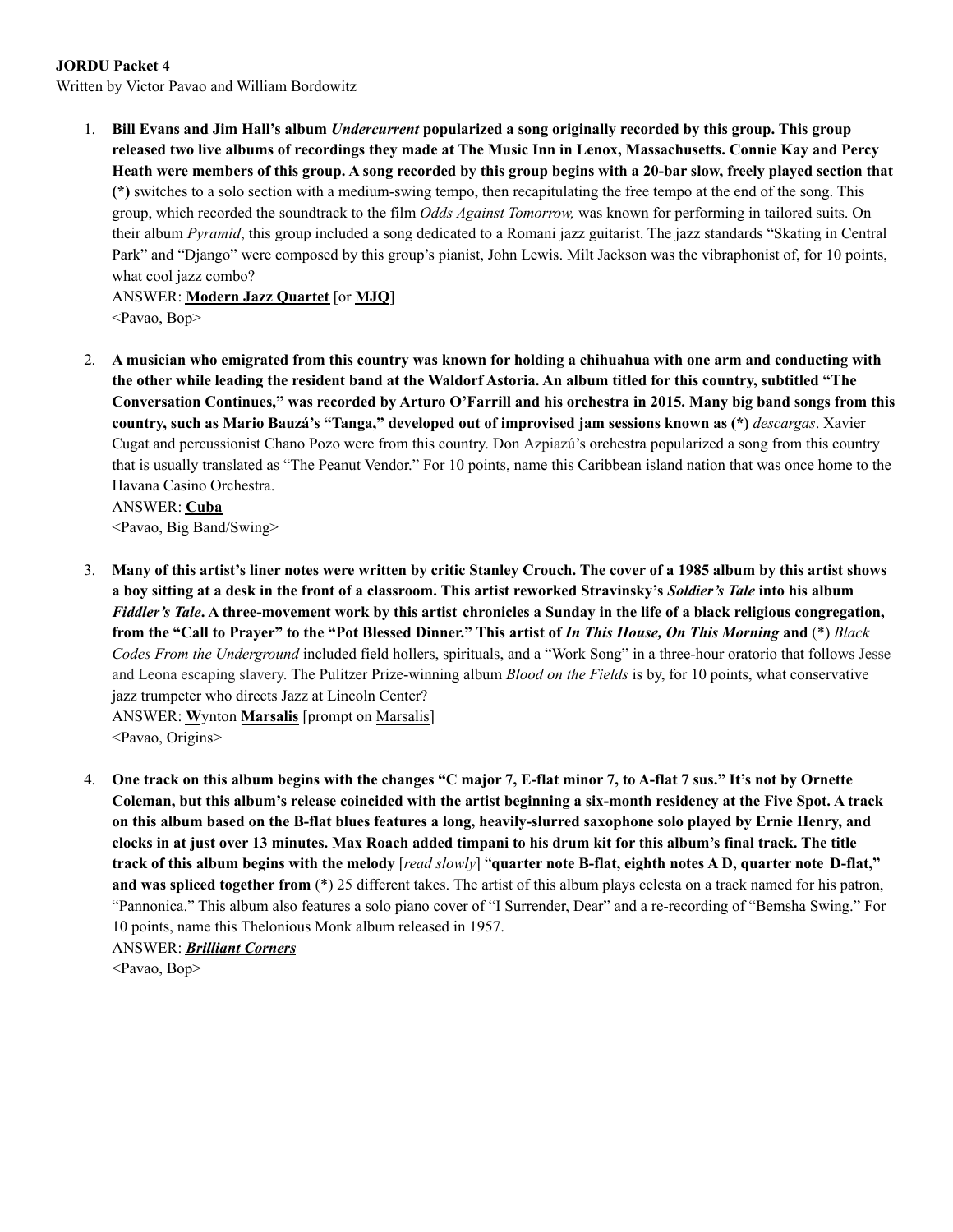5. On a 2018 cover of one of this artist's songs, trumpeter Dontae Winslow plays the melody arrhythmically over fast Latin percussion. That cover is the third track on Kamasi Washington's *Heaven and Earth*. This artist stopped recording for several years after suffering from a ruptured lip in 1992. This artist of the album Blue Spirits composed a song whose A section begins with four bars of C-sharp minor 11 followed by four bars of B minor 11, followed by two beats each of the ascending [read slowly] "D7 sus 4, E7 sus 4, F-sharp 7 sus 4, G-sharp 7 sus 4." "Delphia" and **"The** (\*) Intrepid Fox" appear on a 1970 album by this artist. For 10 points, name this trumpeter behind the soul jazz album *Red Clay* who also recorded *Hub-Tones*.

ANSWER: Freddie **Hubbard** [or Frederick Dewayne **Hubbard**] <Pavao, Fusion>

6. **Johnny Hartman and John Coltrane's namesake collaborative album opens with a song by this composer. The** changes in Thelonious Monk's composition "In Walked Bud" are based on those of a song by this composer. The lyrics to a song by this composer ask to do the title action "Before the fiddlers have fled / Before they ask us to pay the bill and while we still have the chance." This composer of "Blue Skies" composed another song whose lyrics begin **"Heaven, I'm in heaven / And my heart beats so that I can hardly** (\*) speak." That song was sung by Fred Astaire in the movie *Top Hat*. This man composed "There's No Business Like Show Business" and "Anything You Can Do" for *Annie Get Your Gun*. For 10 points, name this prolific songwriter of "Cheek to Cheek," "Alexander's Ragtime Band" and "White Christmas."

ANSWER: Irving **Berlin** [or Israel **Beilin**] <Pavao, Origins>

- 7. The non-Pink Floyd David Gilmore plays an extended guitar solo on Christian McBride's cover of this song, which is the first track on his album Sci-Fi. The saxophone solo in this song begins with the notes "E, D, E, high B" played twice. The first several bars of this song feature guitar licks in B Lydian while the piano vamps on a B major nine chord. After coinciding solos played by Steve Gadd and Wayne Shorter, a verse in this song notes that "Angular (\*) banjoes sound good to me." The beginning of Denny Dias's guitar solo in this song is signaled by a police whistle played by Donald Fagen. This song describes "Chinese music under banyan trees," and appears between "Black Cow" and "Deacon Blues" on a 1977 album. For 10 points, name this jazzy title track of a best-selling Steely Dan album. ANSWER: "**Aja**" <Pavao, Other>
- 8. One song by this artist has the lyrics "Mother nature seems to love us so / When she smiles there is a subtle glow." With Joe Henderson, this artist plays saxophone on the album *Ptah, the El Daoud*. This artist raspily plays the ascending eighth-note pickup "B-flat, E-flat, G-flat, A-flat" in the opening of one song. This artist played tenor **saxophone alongside John** (\*) Coltrane on *Ascension*. This artist played cow horns and the balafon on his album *Thembi*. Leon Thomas breaks into a yodel midway through this artist's 33-minute song "The Creator Has a Master Plan." This artist collaborated with the London Symphony Orchestra and DJ Floating Points to record a 2021 album. For 10 points, name this spiritual jazz saxophonist behind the albums *Karma* and *Promises*. ANSWER: Pharoah **Sanders** [or Ferrell **Sanders**] <Pavao, Free Jazz>
- 9. A bebop-era cover of this standard begins with the eighth-note pickup "A natural, A flat, long low D flat" in the low register of the piano. Charlie Parker's "Bird of Paradise" is a contrafact of this standard. This standard's lyrics state "someday I'll know that moment divine / When all the things you are, are mine." In its original key of A-flat major, this song's melody begins [read slowly] "whole note A-flat, dotted half high D-flat, quarter note A-flat, (\*) five quarter note G's, high C**.**" This standard's chorus begins with the lyrics "You are the promised kiss of springtime / That makes the lonely winter seem long." For 10 points, name this jazz standard by Jerome Kern and Oscar Hammerstein that makes heavy use of the circle of fifths.

ANSWER: "**All The Things You Are** "

<Pavao, Bop>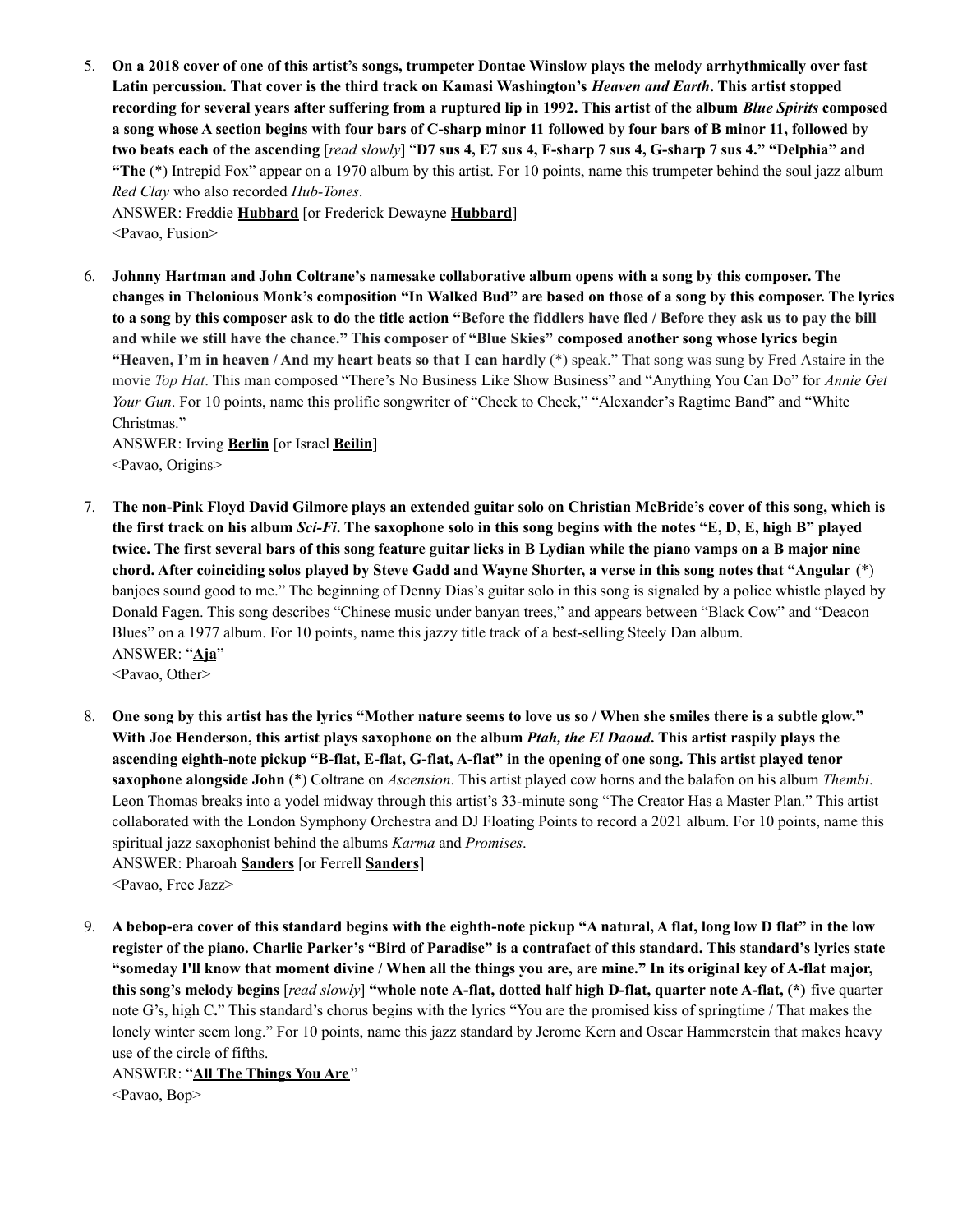- 10. An expatriate from this country incorporated its traditional instruments in a 1974 album with her husband Lew Tabackin. McCoy Tyner played an instrument from this country on the third track of the 1972 album Sahara. With Tony Grey and Martin Valihora, a pianist from this country released the 2006 album Spiral. Side 2 of Thelonious **Monk's album** *Straight, No Chaser* **opens with a version of** (\*) "Moon Over Ruined Castle," a folk song from this country. An artist from this country included the track "Early Summer" on his album *Scenery*. For 10 points, which country produced the jazz pianists Ryo Fukui and Hiromi? ANSWER: **Japan** [or **Nippon**] <Pavao, Bop>
- 11. Rayburn Wright's *Inside the Score* discusses how this artist employs a minor-second "grind" when scoring both minor ninth and major sharp-ninth chords. This artist composed a song in 3/4 [three-four] time that begins and ends alternating between B-flat major 7 and E-flat minor 6 chords. This composer of "Three and One" co-founded an ensemble that currently plays at the Village Vanguard every Monday night. This artist arranged a popular cover of **Jerome Richardson's** (\*) "Groove Merchant" that appears alongside his composition "Big Dipper" on the album *Central Park North*. After leaving the Count Basie Orchestra, this musician co-founded an ensemble with Mel Lewis. For 10 points, name this big-band arranger who composed "A Child is Born," the brother of pianist Hank and drummer Elvin. ANSWER: **T**had(deus) (Joseph) **Jones** [prompt on Jones; prompt on Mel Lewis with the directive "Name the other guy."] <Pavao, Big Band/Swing> *Note: score clue in second sentence refers to "A Child is Born"*
- 12. Bill Challis transcribed many of this artist's later piano compositions. This artist recorded a cover of "Sunday" while briefly a member of the Jean Goldkette Orchestra. This artist is featured on the original recording of a song named for a variety of chewing tobacco preferred by the Wolverine Orchestra's bassist. The only solo piano composition **recorded by this composer is titled** (\*) "In a Mist." This artist recorded "For No Reason at All in C" while a member of the Frankie Trumbauer Orchestra. This cornetist's stint with the Paul Whiteman Orchestra failed to stop his descent into alcoholism. For 10 points, name this influential trumpeter who died at age 28, nicknamed the "young man with a horn." ANSWER: **Bix Beiderbecke** [accept either] [or Leon Bismarck **Beiderbecke**] <Pavao, Origins>
- 13. Lennie Tristano reworked this standard's chord changes into his song "Line Up." A cover of this standard is the fourth track on Willie Nelson's album Stardust. Ted Gioia described this standard's melody as a series of "downward thrusts"; in the key of C major, its melody begins with the notes "high C, G,  $(*)$  long low E." This song's lyrics state "Take my lips I wanna lose them / Take my arms I'll never use them." Gerald Marks and Seymour Simons composed this standard, which was the second tune sung by Frank Sinatra in the film *Meet Danny Wilson*. Sinatra recorded several versions of, for 10 points, which vocal jazz standard that describes romantic surrender? ANSWER: "**All of Me**" <Pavao, Vocal>

14. Al Jarreau added lyrics to his cover of this song, which appears on his album This Time. In the original recording of this song, Joe Farrell plays a flute solo the first time this song enters its C section. This song's B section begins with the syncopated melody [read slowly] "B, up to E, G, F-sharp, D, B, E." This song breaks into a fast, (\*) samba rhythm after a rubato E minor intro is played on the Fender Rhodes. In this song's original recording, Flora Purim vocalizes a melody also played by the keyboard and flute. It's not by Miles Davis, but this song's solo section is based off a chord progression from Rodrigo's *Concerto de Aranjuez*. For 10 points, name the final track of Return to Forever's album *Light as a Feather*, written by Chick Corea.

ANSWER: "**Spain**" <Pavao, Fusion>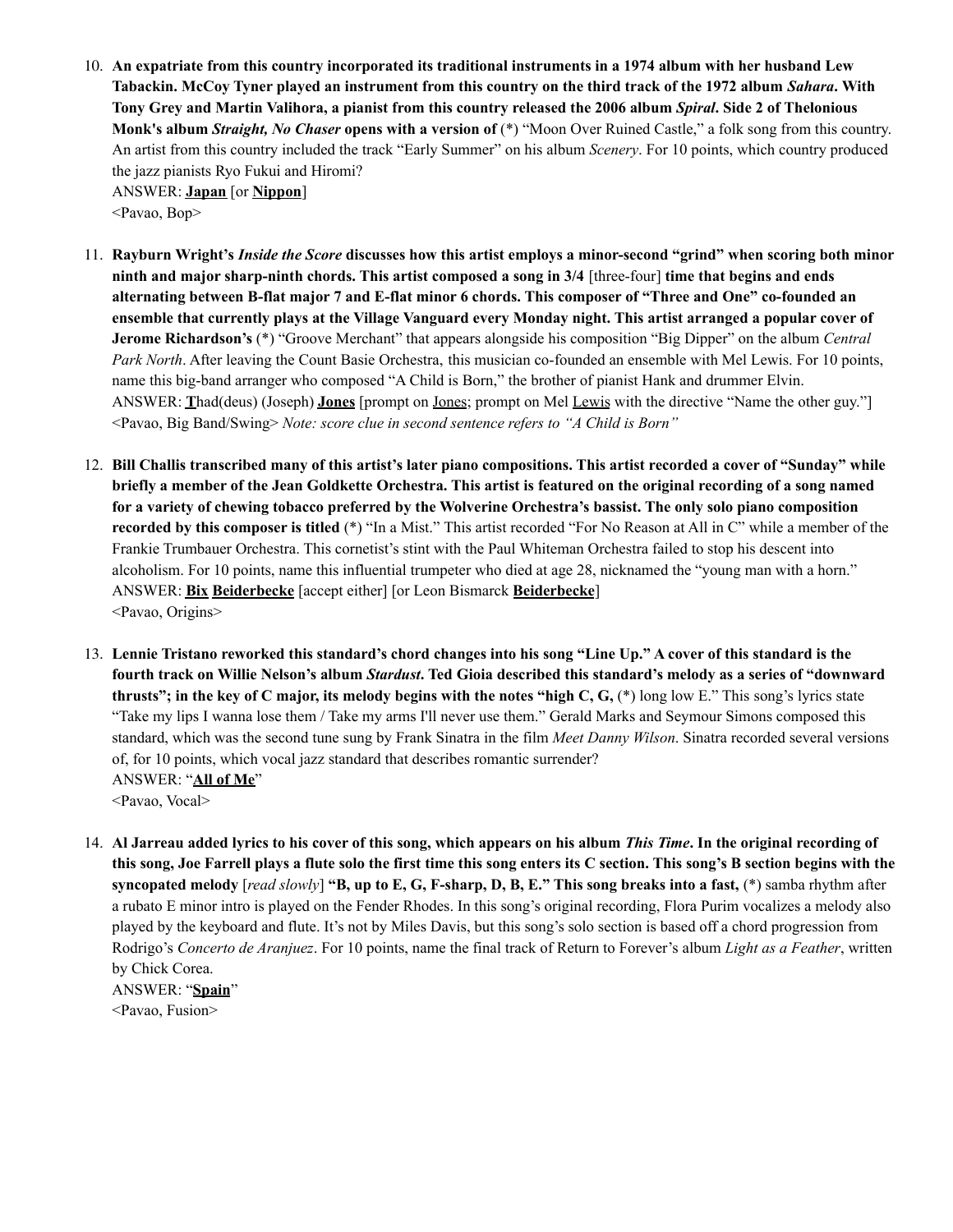15. This artist became known for a brief solo on "Early Autumn" by the Woody Herman orchestra. This artist allegedly "discovered" the Horace Silver trio, bringing them to national fame. This artist worked the second movement of Béla Bartók's Music for Strings, Percussion and Celesta into the opening track of his album Focus. Return to Forever backed this saxophonist's renditions of Chick Corea songs on his 1972 album Captain Marvel. With Charlie Byrd, this **artist recorded two albums titled** *Jazz* (\*) *Samba*. This artist's last name appears first in the title of a 1963 album recorded with a Brazilian guitarist. For 10 points, name this saxophonist who recorded a 1964 bossa nova album with João Gilberto, which included a million-selling version of "The Girl from Ipanema." ANSWER: Stan(ley) **Getz**

<Pavao, Bop>

16. A cover of a standard whose title ends with this word is the final track on Stéphane [stefan] Grappelli and McCov Tyner's album One on One. This is the final word in the title of the track that follows "Kinda Dukish" on the live album The Great Paris Concert. The lyrics "Days can be sunny, with never a sigh / Don't need what money can buy" begin a standard whose title ends with this word. In the title of a song recorded by the Early Ellington orchestra, his **word follows (\*) "**Rockin' in". A standard whose title ends with this word repeats the question "Who could ask for anything more?" In the title George Gershwin standard, for 10 points, which word follows "I Got," whose namesake "changes" are a fundamental chord progression in jazz?

ANSWER: **Rhythm** [accept "Rockin in **Rhythm**" and "I Got **Rhythm**"] <Pavao, Origins>

17. This artist arranged Joe Lovano's album Rush Hour. In 1960, this artist reworked Thelonious Monk's "Criss-Cross" into "Varations on a Theme by Thelonious Monk." This artist won a Grammy for conducting a 1974 album subtitled The Red Back Book. Compositions by this artist appear on the album Jazz Abstractions. This artist completed and first **(\*)** conducted Charles Mingus's unfinished work *Epitaph*. This artist worked with the Houston Grand Opera in orchestrating Scott Joplin's *Treemonisha*. This former president of New England Conservatory authored the landmark book *Early Jazz*. The term "third stream" was coined by, for 10 points, which scholar and pioneer of third stream music, who played French horn on *Birth of the Cool*? ANSWER: Gunther (Alexander) **Schuller**

<Pavao, Other>

- 18. **Chu** [choo] **Berry turned this bandleader's version of "Ghost of a Chance" into a saxophone feature. "Stormy** Weather" was originally composed for this man's orchestra, which also recorded Dizzy Gillespie's song "Pickin' the Cabbage." Harold Arlen and Ted Koehler penned a song for this artist about a man named Smokey Joe who searches **for his opium-addict girlfriend. In 1931, this man's orchestra replaced (\*)** Duke Ellington's as the house band at the Cotton Club. This singer of "Kickin' The Gong Around" sang of a "funny" man who'd "sell you South Carolina" if he "said he swam to China." This artist's best-known song features call-and-response wails of "hi-de-ho." For 10 points, name this flashy singer who recorded "Reefer Man" and "Minnie the Moocher." ANSWER: (Cabell) "Cab" **Calloway**
	- <Pavao, Big-Band/Swing>
- 19. The alto saxophonist of Lennie Tristano's 1940s-era band had this first name. It's not John, but a saxophonist with this first name formed a trio with Sonny Dallas and Elvin Jones that recorded the album Motion. Another artist with this first name dedicated the second track of a 1967 album to drummer Billy Higgins. While performing at Slugs' **Saloon, a trumpeter with this first name was** (\*) shot by his common-law wife. A saxophonist with this first name borrowed the chords from "What Is This Thing Called Love?" in composing a song whose title is this name prefaced by the word "Subconscious"; that artist had the surname Konitz. A trumpeter who had this first name included "Ceora" on his soul jazz album *Cornbread*. For 10 points, give the first name of the trumpeter who recorded the album *The Sidewinder*. ANSWER: **Lee** [accept **Lee** Morgan and **Lee** Konitz] <Pavao, Bop>